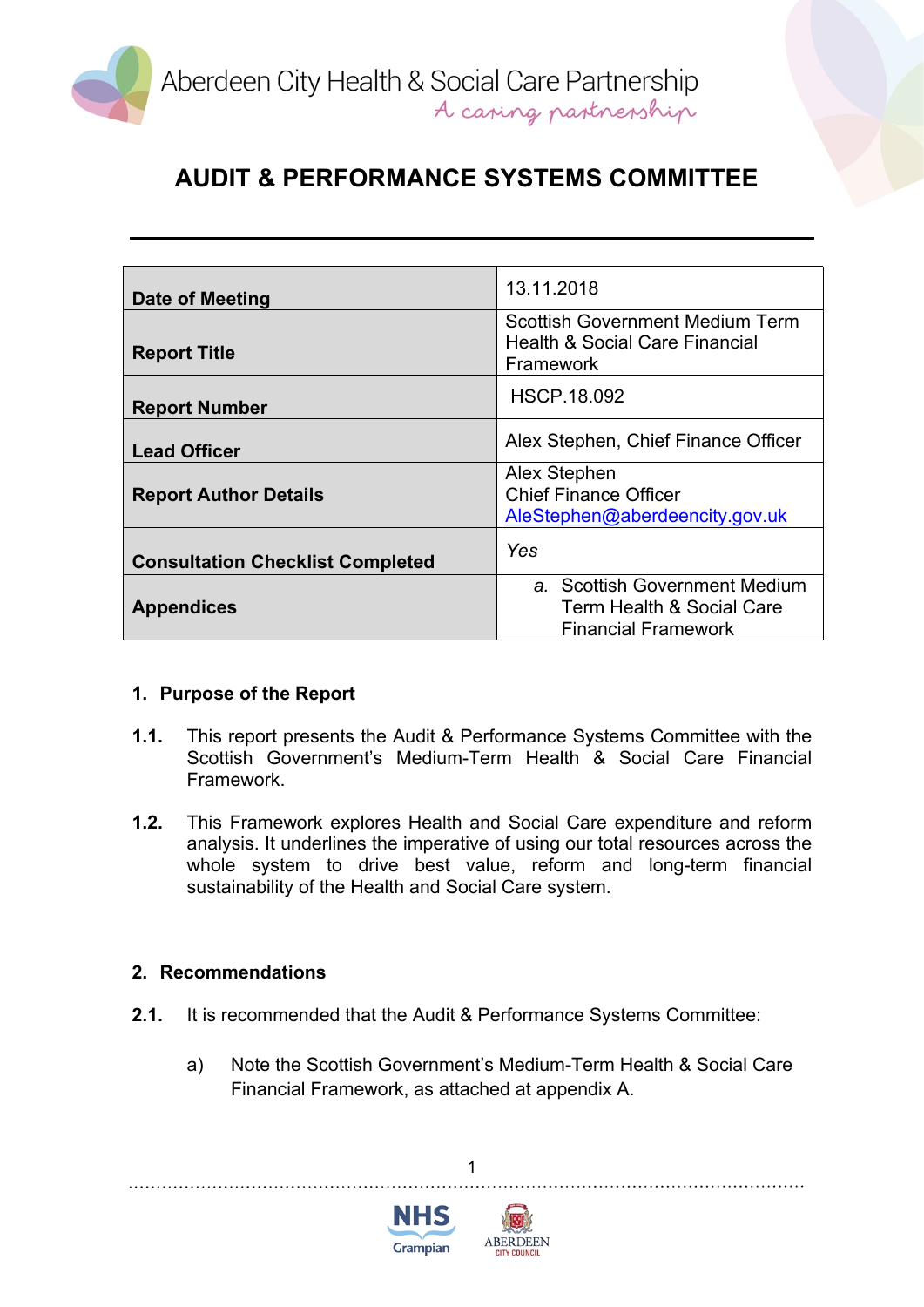

## **3. Summary of Key Information**

### **Background**

- **3.1.** On 4 October 2018, the Scottish Government published its Medium-Term Health & Social care Financial Framework. This came on the back of the Scottish Government's more general Five-Year Financial Strategy, published in May 2018, which covered public finances as a whole, but included specific reference to health.
- **3.2.** The Five-Year Financial Strategy can be found here:

[https://beta.gov.scot/binaries/content/documents/govscot/publications/publication/](https://beta.gov.scot/binaries/content/documents/govscot/publications/publication/2018/05/scotlands-fiscal-outlook-scottish-governments-five-year-financial-strategy/documents/00535972-pdf/00535972-pdf/govscot:document/) [2018/05/scotlands-fiscal-outlook-scottish-governments-five-year-financial](https://beta.gov.scot/binaries/content/documents/govscot/publications/publication/2018/05/scotlands-fiscal-outlook-scottish-governments-five-year-financial-strategy/documents/00535972-pdf/00535972-pdf/govscot:document/)[strategy/documents/00535972-pdf/00535972-pdf/govscot:document/](https://beta.gov.scot/binaries/content/documents/govscot/publications/publication/2018/05/scotlands-fiscal-outlook-scottish-governments-five-year-financial-strategy/documents/00535972-pdf/00535972-pdf/govscot:document/)

**3.3.** The financial framework presented at Appendix A aims to consider the whole health and social care system and how this supports the triple aim of better care, better health and better value. It outlines that investment, while necessary, must be matched with reform to drive further improvements in our services - considering the health and social care landscape at a strategic level.

### **Increased Pressures on Health and Social Care Budgets**

**3.4.** The financial framework highlights that the demand for health and social care will increase faster that the rate of growth of the wider economy, and that over time, the share of GDP spent on these services will gradually increase. The factors for this growth are broadly classified into three areas: price effects; demographic change; and non-demographic growth.

### **Integration Authorities**

- **3.5.** The Aberdeen City Health & Social Care Partnership will play a key role in driving forward the initiatives, as described in the Health & Social care delivery plan through the continued integration of health and social care.
- **3.6.** Scottish Government spending policy commitments are outlined for the medium to long term. They demonstrate a commitment to reshaping



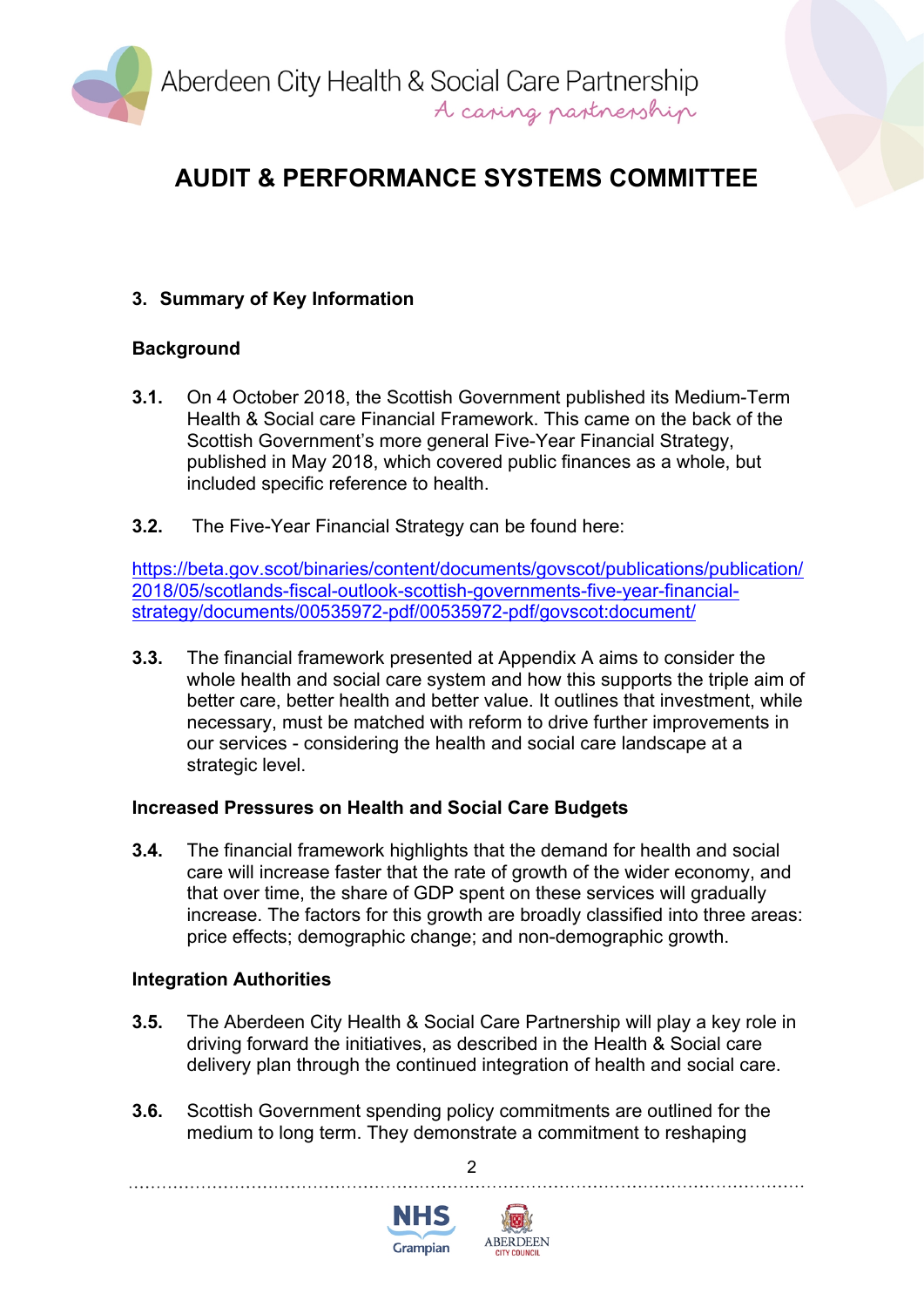

expenditure patterns across the health and social care sector, with a gradual rebalancing of expenditure toward care delivery out with a hospital setting.

**3.7.** The financial framework also provides details of where efficiency savings maybe generated.

#### **4. Implications for IJB**

- **4.1.** Equalities there are no direct implications arising from the recommendations of this report
- **4.2.** Fairer Scotland Duty there are no direct implications arising from the recommendations of this report
- **4.3.** Financial the financial implications are outlined throughout this report and the appendix A (Scottish Government Medium Term Health & Social Care Financial Framework). The financial framework outlines the Scottish Governments plans for increased health and social care spending, but also indicates the additional pressures the budgets face.
- **4.4.** Workforce there are no direct implications arising from the recommendations of this report
- **4.5.** Legal there are no direct implications arising from the recommendations of this report
- **4.6.** Other there are no direct implications arising from the recommendations of this report

#### **5. Links to ACHSCP Strategic Plan**

**5.1.** The Scottish Government's Medium-Term Health & Social Care Financial Framework outlines the investment that will be available nationally for health and social care integration. It's expenditure commitments align with the principles of integration, as outlined in the IJB's strategic plan, particularly:

*"over the course of the next five years, hospital expenditure will account for less than 50% of frontline NHS expenditure. This relates to the policy commitment to 'shift the balance of care;"*